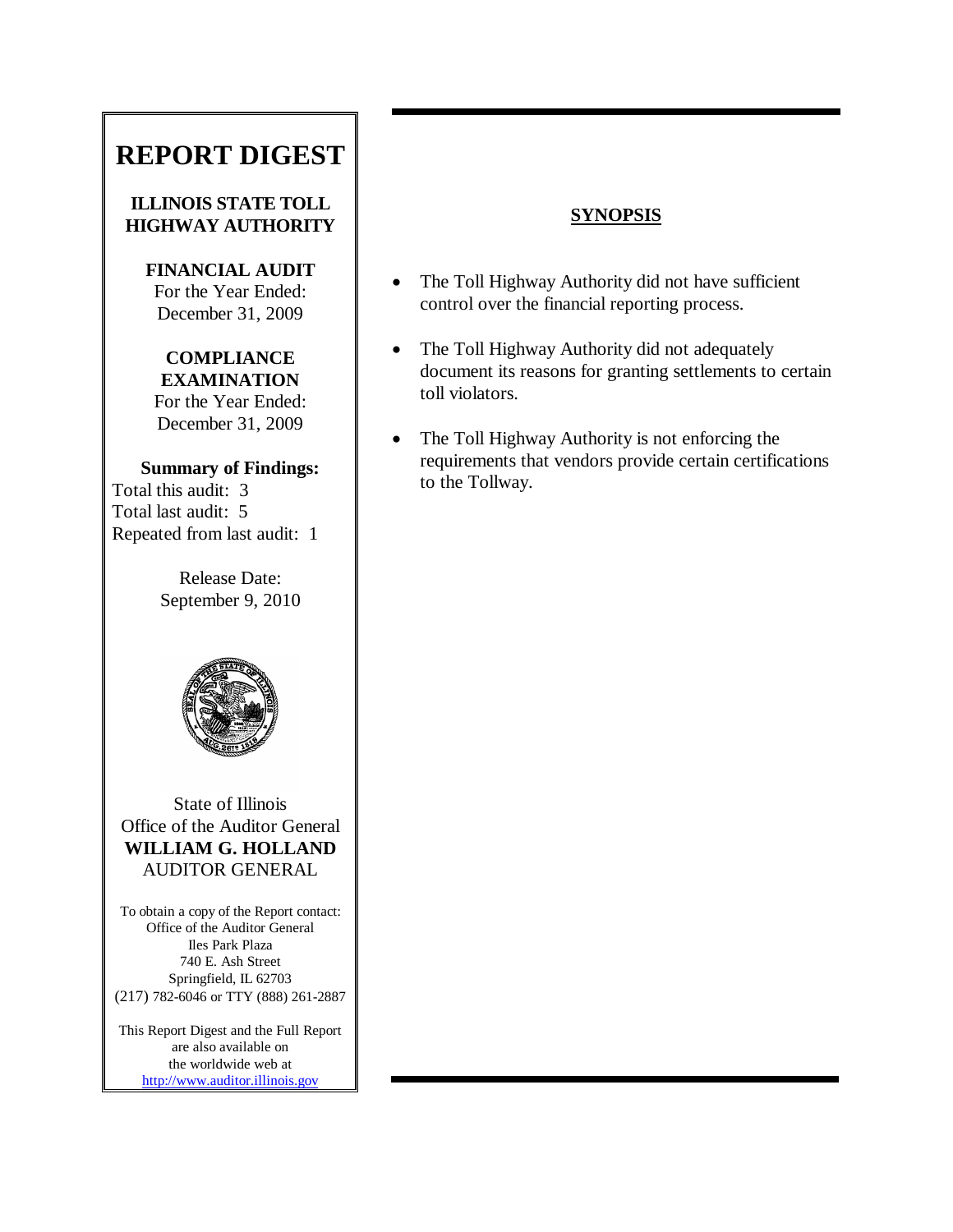### **ILLINOIS STATE TOLL HIGHWAY AUTHORITY FINANCIAL AUDIT AND COMPLIANCE EXAMINATION For The Year Ended December 31, 2009**

| <b>FINANCIAL OPERATIONS (GAAP BASIS)</b>                 | 2009            | 2008*           |
|----------------------------------------------------------|-----------------|-----------------|
| <b>Operating Revenues</b>                                |                 |                 |
|                                                          | \$592,063,529   | \$583,646,592   |
|                                                          | 54,828,660      | 77,653,862      |
|                                                          | 2,338,841       | 2,236,551       |
|                                                          | 8,759,200       | 4,273,563       |
|                                                          | 657,990,230     | 667,810,568     |
| <b>Operating Expenses</b>                                |                 |                 |
|                                                          | \$297,371,719   | \$278,626,714   |
|                                                          | 116,613,280     | 110,681,535     |
|                                                          | 72,493,677      | 59,634,767      |
| Engineering and Maintenance of Roadway and Structures    | 48,942,122      | 46,309,976      |
| Traffic Control, Safety Patrol, and Radio Communications | 22,649,767      | 22,374,844      |
| Procurement, IT, Finance and Administration              | 22,406,891      | 22,100,592      |
|                                                          | 580,477,456     | 539,728,428     |
|                                                          | 77,512,774      | 128,082,140     |
|                                                          | 165,165,456     | 106,139,805     |
|                                                          | (87, 652, 682)  | 21,942,335      |
|                                                          | 2,105,546,159   | 2,083,603,824   |
|                                                          | \$2,017,893,477 | \$2,105,546,159 |
| <b>SIGNIFICANT ACCOUNT BALANCES (GAAP Basis)</b>         | 2009            | 2008            |
|                                                          | \$499,070,519   | \$357,722,016   |
| Cash and Cash Equivalents Restricted For Debt Service    | 317,510,640     | 267,827,509     |
| Cash and Cash Equivalents - IPASS Accounts               | 131,548,729     | 124,296,311     |
|                                                          | 224,200         | 167,159,562     |
|                                                          | 32,912,950      | 30,567,798      |
|                                                          |                 | 74,038,196      |
|                                                          | 5,363,764,762   | 4,853,139,669   |
| Revenue Bonds Payable and Unamortized Bond Premium       | 4,079,638,329   | 3,397,544,225   |
|                                                          | 2,017,893,477   | 2,105,546,159   |

\*Certain reclassifications have been made to the 2008 amounts to conform with the 2009 presentation.

#### **EXECUTIVE DIRECTOR**

During Audit Period: Acting Executive Director – Dawn Catuara 12-18-08 thru 2-5-09, Acting Executive Director – Michael King 2-6-09 thru 4-18-10, Executive Director – Kristi Lafleur – Current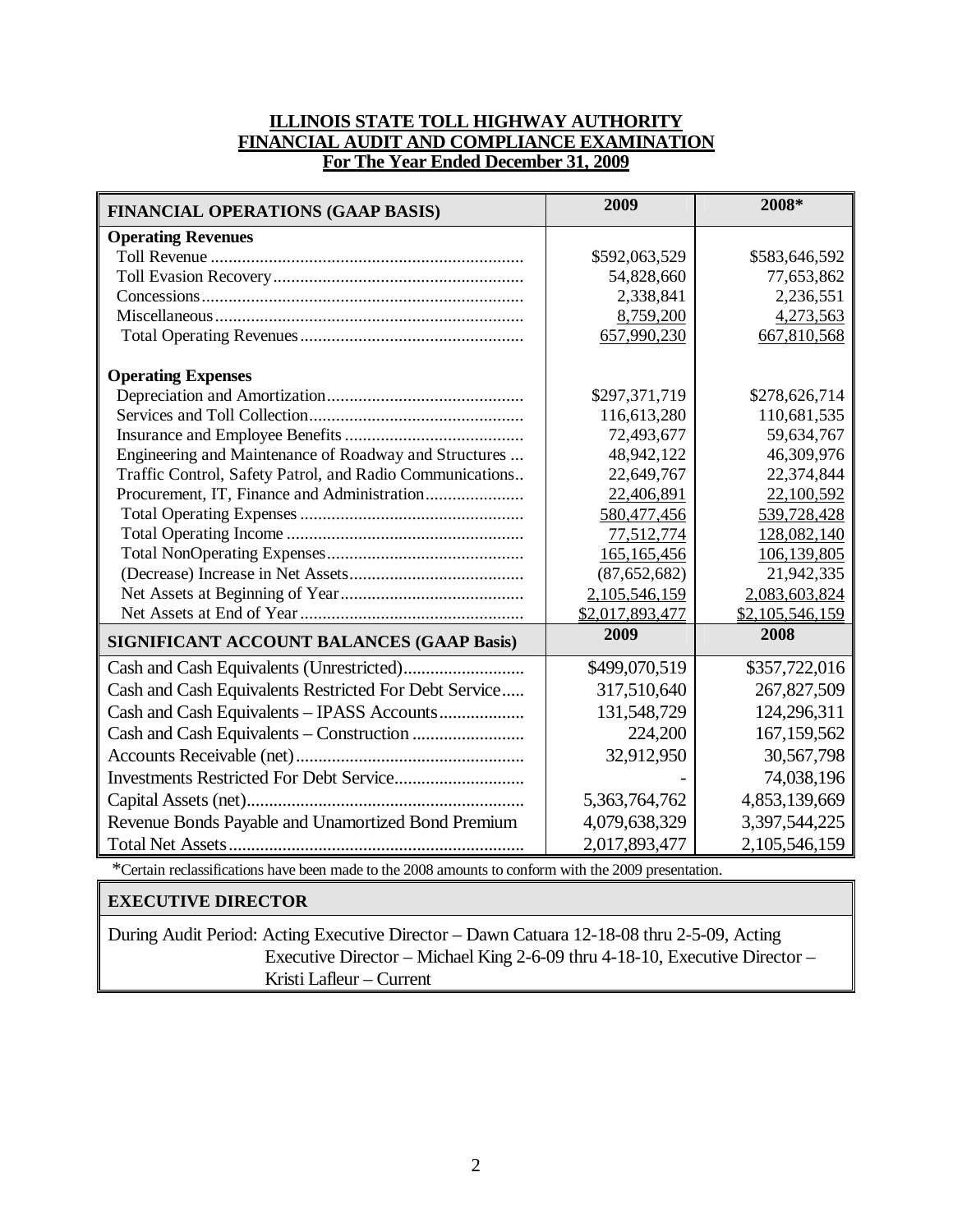## **FINDINGS, CONCLUSIONS, AND RECOMMENDATIONS**

**Insufficient controls over financial reporting**

**A detailed accounts receivable aging was not provided by the Tollway**

**Toll evasion accounts receivable in the general ledger was overstated by \$2.6 million compared to the subsidiary ledger**

**Intergovernmental receivables totaling \$24 million were not recorded**

# **NEED TO IMPROVE CONTROLS OVER FINANCIAL REPORTING**

The Illinois State Toll Highway Authority (Tollway) does not have sufficient controls over the financial reporting process.

During our audit of the financial statements we noted the following:

- The Tollway was not able to provide auditors with a detailed accounts receivable aging for its toll evasion receivable account.
- The toll evasion accounts receivable detail provided did not agree to the amount recorded in the financial statements as of year-end. The reconciliation provided shows the gross receivable per the general ledger is overstated by approximately \$2.6 million when compared to the subsidiary ledger (Rite System).
- The Tollway improperly accounted for two intergovernmental agreements (IGA). The Tollway did not record long term IGA receivables for approximately \$24 million, related to projects with IDOT and a County, which will be funded by these other governments in future years. Additionally, the Tollway improperly capitalized the cost of these projects as infrastructure, even though they were for infrastructure that will be owned by the other governments. For the financial statements, \$21 million of these adjustments was recorded and the remaining \$3 million was deemed immaterial and not recorded. (Finding 1, Pages 10-11) **This finding was first reported in 2005.**

We recommended that the Tollway obtain an accounts receivable aging report from the Rite System. The report should be reconciled to the general ledger on a periodic

3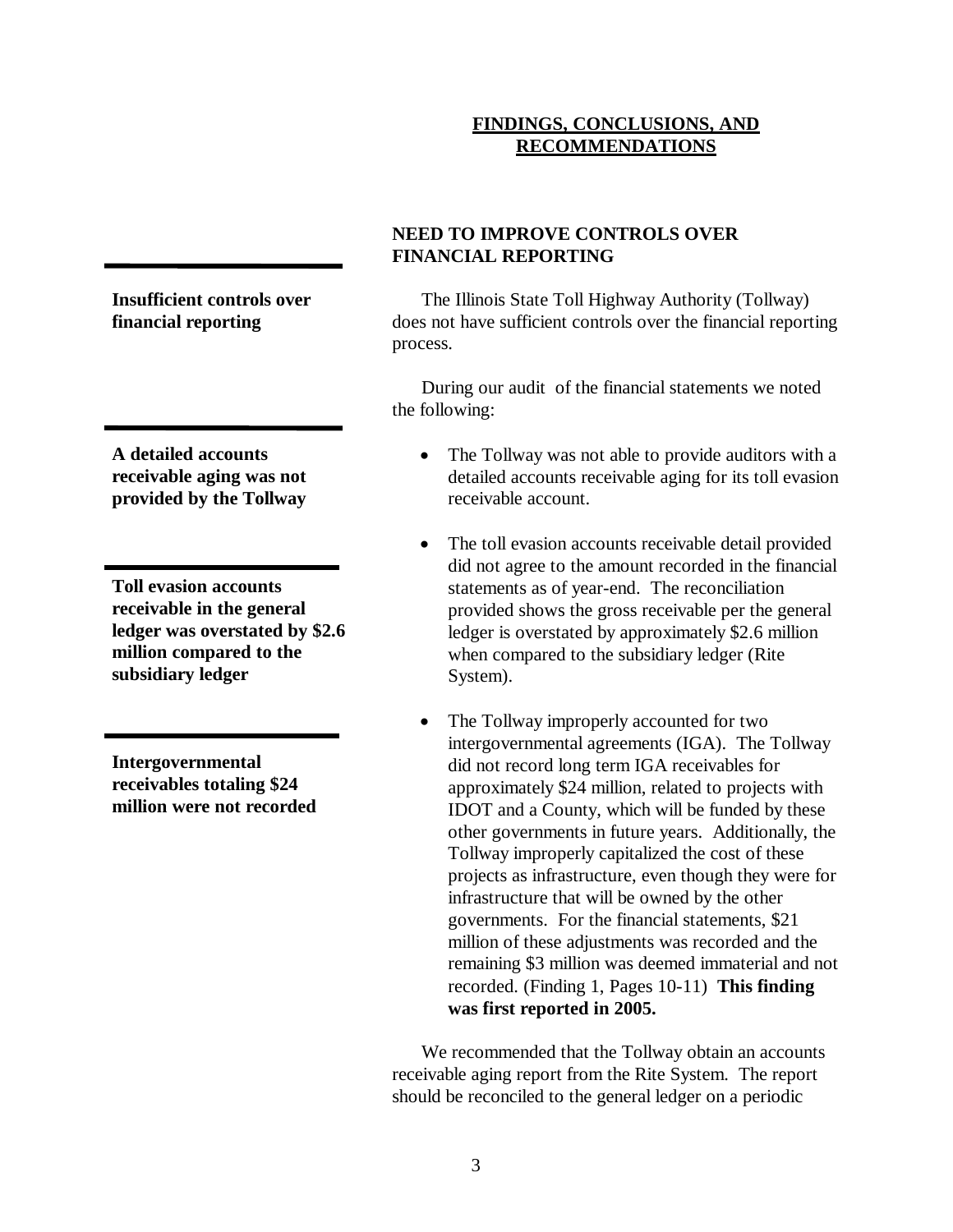basis, preferably monthly. Any adjustments identified as a result of the reconciliation should be recorded in a timely fashion. Additionally, the Tollway should develop policies and procedures to obtain and review all intergovernmental agreements and ensure the accounting for those agreements is proper.

Tollway officials agreed with our finding and stated that a violation aging report will be utilized in the future to reconcile to the general ledger. Tollway officials also stated that they will develop a procedure to obtain the necessary information to properly account for intergovernmental agreements. (For the previous Tollway response, see Digest footnote #1.)

### **NEED TO IMPROVE THE CONTROLS OVER THE HARDSHIP PROGRAM**

The Tollway is not adequately documenting its reasons for granting settlements to certain toll violators.

The Tollway has implemented a program to offer relief to certain toll violators who have financial difficulties. This program is called the hardship program. In operation of this program, the Tollway adopted guidance contained in Illinois Compiled Statute 605 ILCS 10/10 to be used in reviewing hardship cases. Per the statute "The Authority, at its discretion and in consultation with the Attorney General, is further authorized to settle an administrative fine or penalty if it determines that settling for less than the full amount is in the best interests of the Authority after taking into account the following factors: (1) the merits of the Authority's claim against the respondent; (2) the amount that can be collected relative to the administrative fine or penalty owed by the respondent; (3) the cost of pursuing further enforcement or collection action against the respondent; (4) the likelihood of collecting the full amount owed; and (5) the burden on the judiciary."

In order to be considered for relief under the hardship program, the violator (respondent) must contact the Tollway and complete a hardship application form. This form is then reviewed and processed by the Tollway's Legal and Business Systems department. The Tollway has

**Tollway agrees with the auditors**

**Insufficient documentation for Hardship Settlements granted to certain toll violators**

**Program to offer relief to certain toll violators**

**Hardship application process**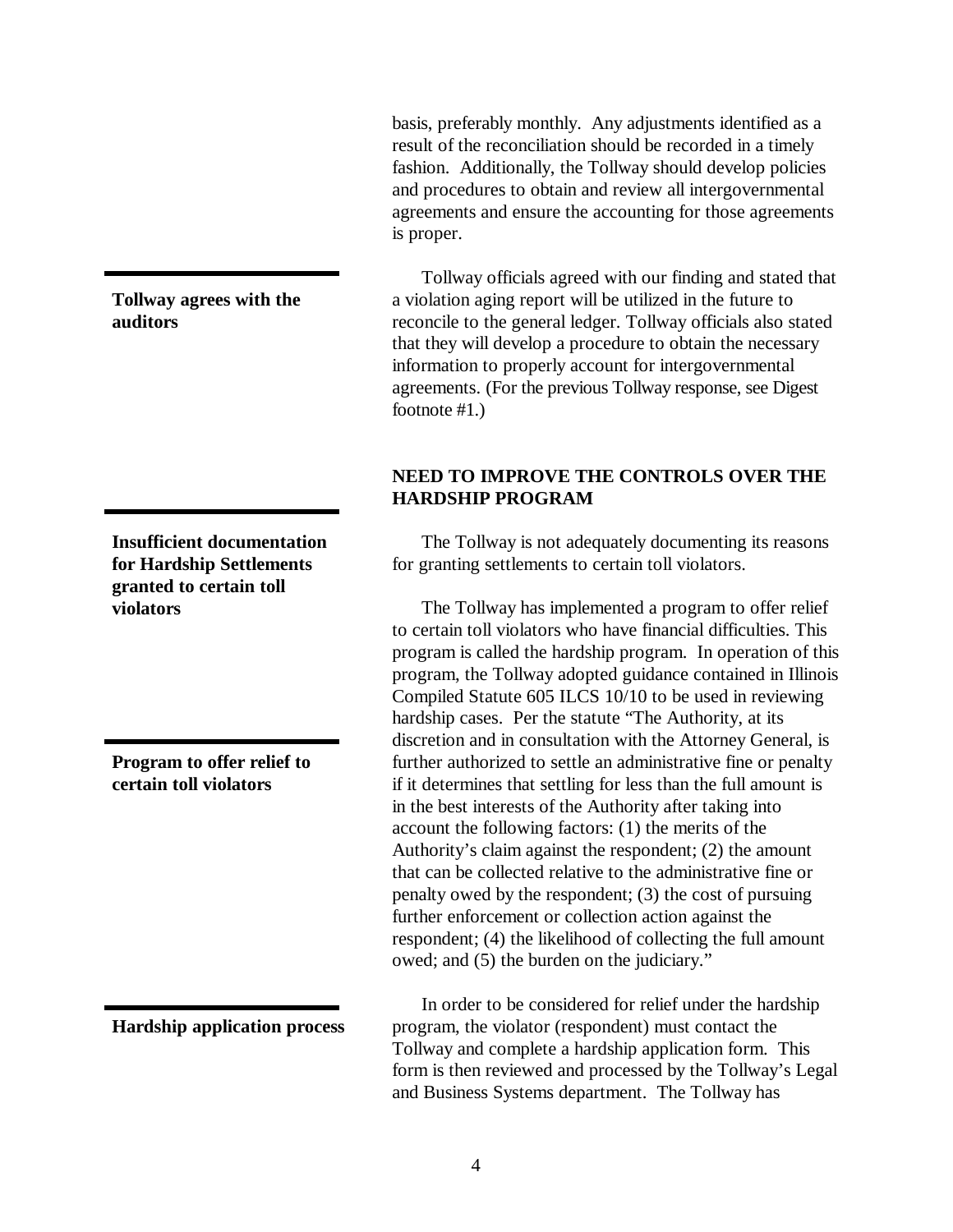established an informal policy requiring Board approval of receivable write-offs that exceed \$1,000.

The exceptions noted below are based on our review of a sample of 25 hardship files:

- 25 out of 25 hardship files tested (100%), did not adequately document the reason it was in the best interest of the Authority to settle for less than the full amount, taking into consideration items (1) through (5) noted above.
- Out of 25 files sampled, 18 contained settlements that were \$1,000 or more below the toll and fine (pre-escalation) amount. None of these 18 cases were provided to the Board for their review.

Based on the documentation contained in the hardship file, we could not determine how the Tollway arrived at the conclusion that the respondent represented a hardship and that it was believed to be in the best interest to settle for an amount below the pre-escalated amount assessed. Although the respondents all provided some financial data, it was unclear how this information was evaluated to determine whether this individual was indeed a hardship case, and whether the Tollway was better served by agreeing to a reduced payment. (Finding 2, Pages 12-13)

We recommended that the Tollway update its hardship procedure to require documentation in each file explaining the conclusions reached for granting a hardship settlement amount. Further, we recommended that the Tollway adopt a formal write-off policy that addresses all types of debt forgiveness, including settlements.

Tollway officials stated that they will modify its existing procedures and documentation to provide for a summary of its application of the statutory factors to the facts of each case. The Tollway also stated that they will formalize and consolidate its various debt forgiveness policies.

### **CERTIFICATION NOT PRINTED ON INVOICES**

**For all 25 hardship files examined, adequate documentation of the reason for settlement was not clear to the auditors**

**Auditors could not determine how Tollway arrived at their conclusion**

**Tollway to modify its existing procedures and documentation**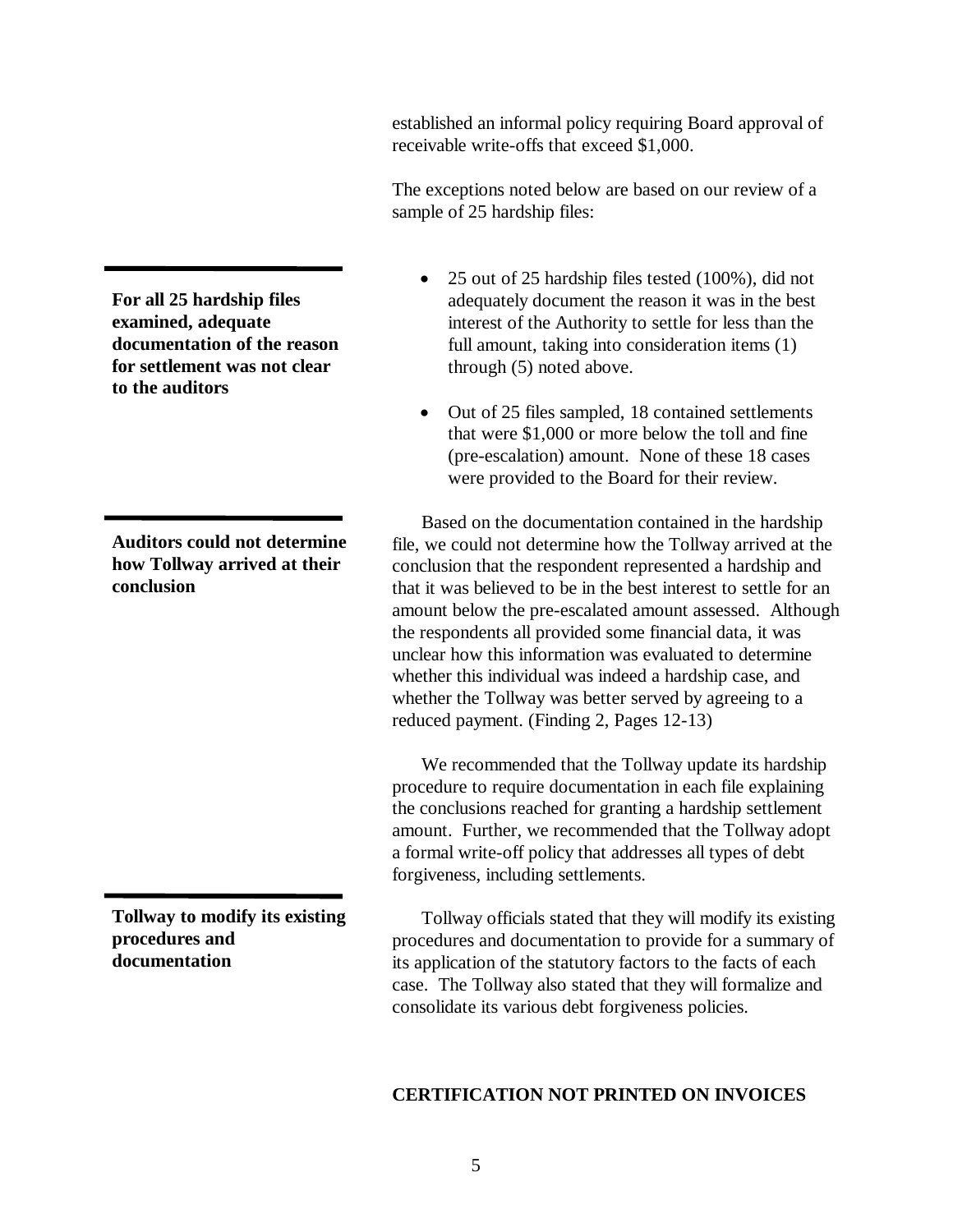as set forth in the purchasing contract." For all 25 vouchers sampled, this language or any similar statement was not found with the vendor invoice. (Finding 3, Page 14) We recommended that the Tollway either enforce vendor compliance with the statute or seek legislative remedy that rescinds the requirement to have the statement included on all invoices.

> Tollway officials stated that Procurement has developed a new process to require vendors to submit this certification with their invoices.

### **AUDITORS' OPINION**

Our auditors stated the Illinois State Toll Highway Authority's financial statements as of December 31, 2009 and for the year then ended were presented fairly in all material respects.

\_\_\_\_\_\_\_\_\_\_\_\_\_\_\_\_\_\_\_\_\_\_\_\_\_\_\_\_\_\_\_\_\_\_\_\_ WILLIAM G. HOLLAND, Auditor General WGH:TLK:pp

#### **SPECIAL ASSISTANT AUDITORS**

6

**process has been put in place**

**Failure to enforce State law**

The Tollway is not requiring vendors to provide certain certifications in accordance with State law.

During our testing we noted that 605 ILCS 10/16.1 requires a specific statement be attached to the Maintenance and Operation invoices by sellers to the Tollway as follows:

"By submitting an invoice, the Seller hereby certifies that the goods, merchandise and wares shipped in accordance with this order have met all required standards

**Tollway indicates a new**